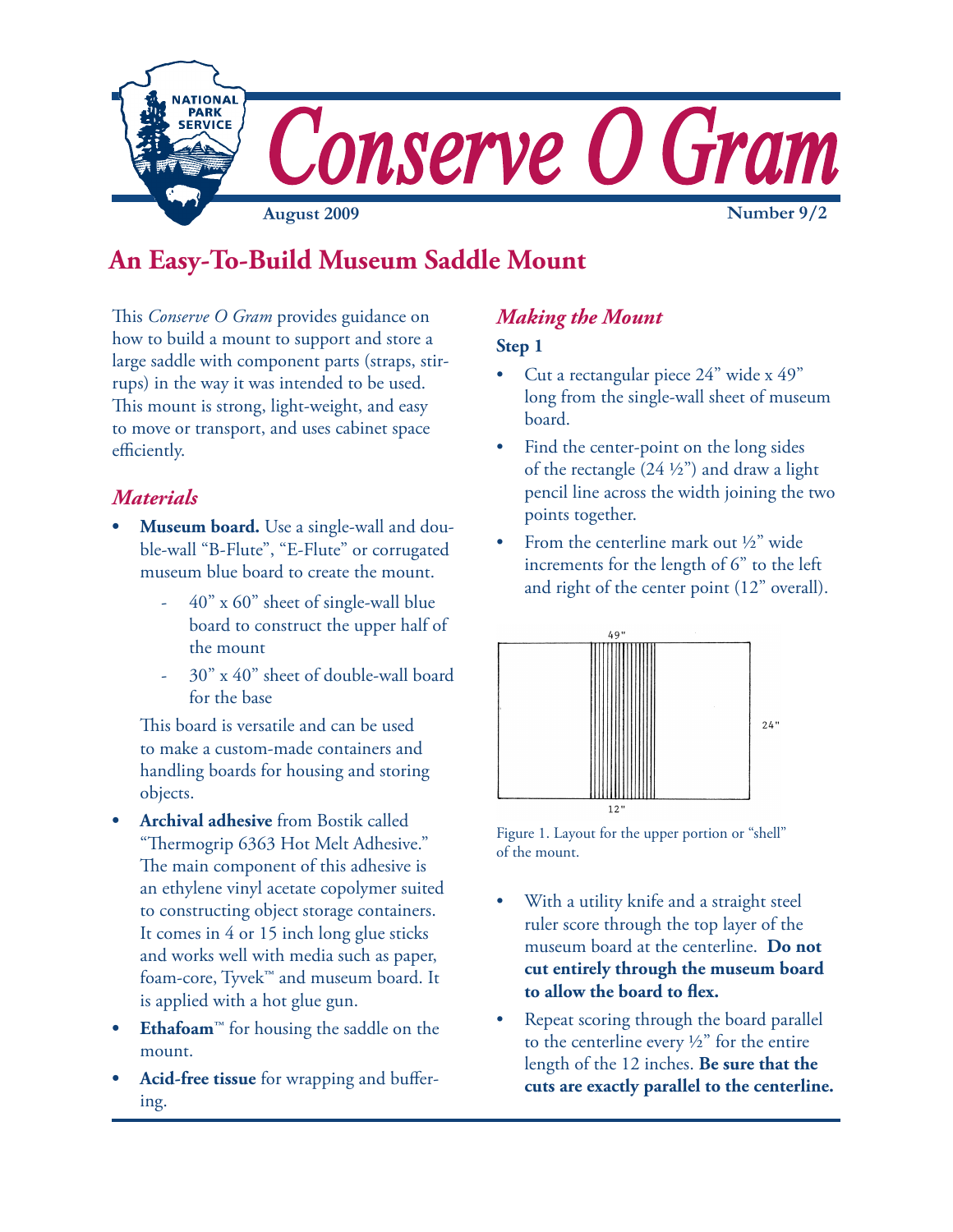#### *National Park Service Conserve O Gram 9/2*

#### **Step 2**

- • From the double-wall sheet of museum board, cut a rectangular piece 24" wide x 22" long. This piece will become the flat base of the mount.
- • Measure 2" in from both of the 24" edges at the top and bottom. Draw a light pencil line parallel to the edge joining the two points together.



Figure 2. Layout for the base of the mount.

• With a knife, score halfway through the double-wall base along that 2" wide line. Bend up these 2" wide tabs.

#### **Step 3**

- • Take the scored top piece and bend in gently into an arch at the top.
- • Test fit the top and bottom pieces by inserting the top inside the two 2" wide base tabs. When you are satisfied with the fit, apply hot glue to the inside surface of the 2" wide tabs.
- • Re-insert the top piece inside the base tabs and hold in place until the glue sets.



Figure 3. Assembling the shell and base.

#### **Step 4**

- • Cut four 7" wide strips an inch or two longer than the width of the base from the left-over scrap of the 30" x 40" sheet of double-wall museum board. Both ends of the mount require two strips each. These strips will serve as braces inside the shell of the mount.
- • Lay the mount over onto one of its open ends. Slide a 7" wide strip under the top and bottom of the mount. **Make sure the bottom edge of the lower strip rests in line with the top edge of the base. Do the same for the top strip. Make sure the top edge touches the underside of the arch.**
- • Once in place, trace the inner angles on the bottom strip. Trace the inner curve of the arch and sides onto the top strip.
- • Remove both strips and carefully cut the angles and curve to size with a utility knife.
- • Test fit these braces inside the shell about 3" from the front edges and mark the place with a pencil. Make sure they fit snuggly inside, especially the upper brace. Trim brace to fit if necessary.
- • Once the fit is satisfactory, re-insert the bottom brace at the 3" mark. Hot glue the bottom brace in place by applying a bead glue to the left, right and bottom joints (hold the brace in place while gluing). It is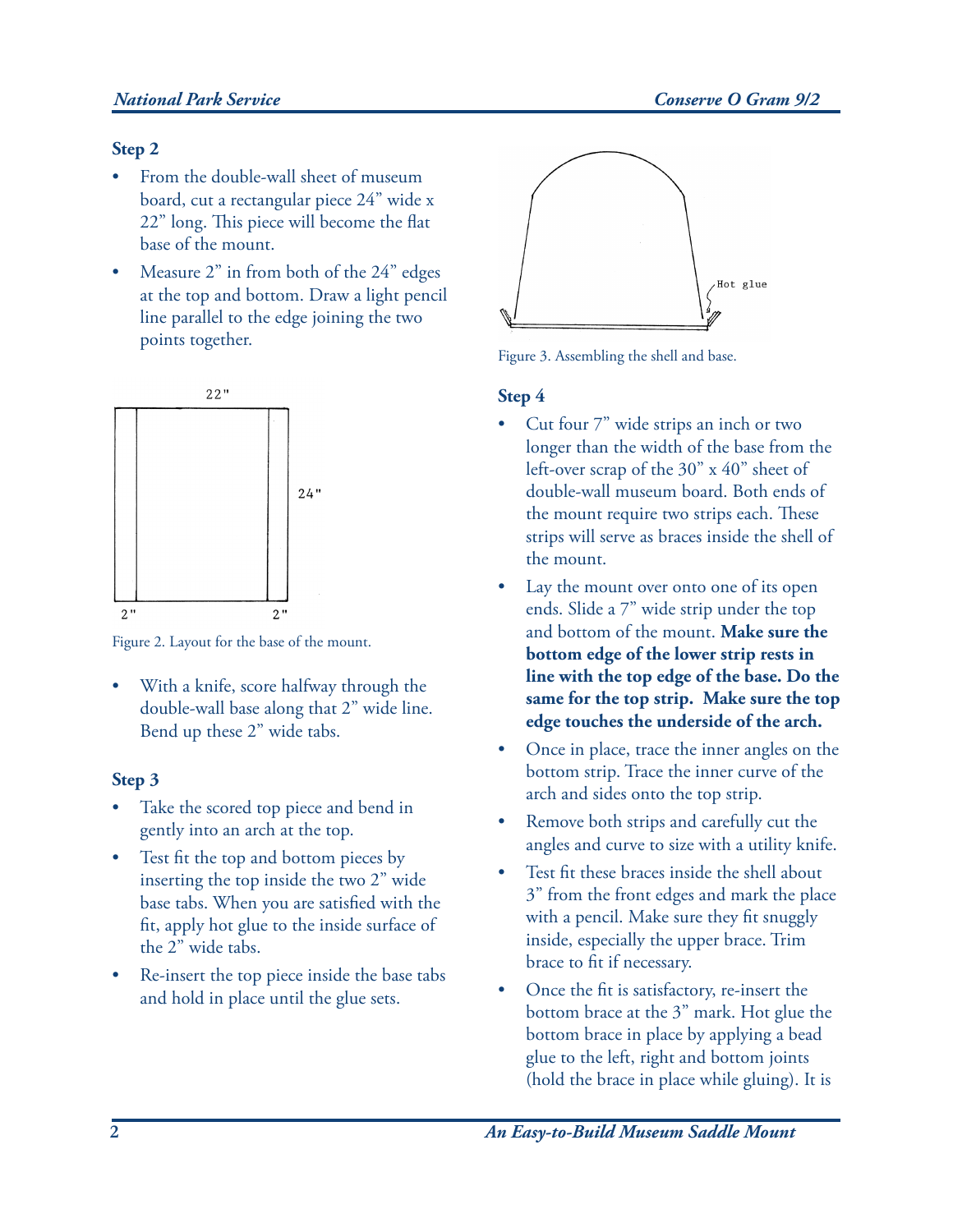easier and less messy to hot glue the brace once it is in place rather than gluing the edges and then trying to insert it inside the shell. Repeat this step for the upper brace.



Figure 4. Installing braces inside the mount.

- • Once the glue has hardened on both braces turn the mount over the repeat the process for the braces on the opposite end.
- • Once all the braces are attached in place let the mount dry thoroughly (about 10 minutes).
- • The finished mount is light-weight, durable and easy to transport. The compartment inside the shell provides a convenient space for storing component parts of the saddle.



Figure 5. Finished saddle mount.

#### **Step 5**

• Pad the mount with 1-2 sheets of Ethafoam™ drawer liner cut to size. A sheet of acid-free tissue atop the foam will help

keep the padding clean.

• Center the saddle atop the mount. Secure it to the mount with cotton twill tape, if needed. This will be necessary if the saddle is moved or examined frequently.



Figure 6. Finished mount with saddle attached.

- • If the saddle still has its stirrups attached, tie the stirrups to the pommel using twill tape. Cover the stirrups with acid-free tissue so that they do not rest directly on the saddle. Make sure that the stirrup straps are not creased when tying up the stirrups. Place a wad or ball of crumpled tissue on the inside of the strap to create a gentle curve. Secure tissue to strap with twill tape.
- • If the pommel cannot support the weight of the stirrups, create a stirrup rest by cutting a 6" wide x 25" long piece of doublewall museum board and gluing it to the underside of the base in line with where the stirrups fall. Place the stirrup atop the protruding end on each side and tie in place. Hot glue an additional piece of double-wall board 2" wide x 18" long to the underside of the base at the front and back to steady the mount.
- • Both ends of the saddle mount will have about a 7" opening between the top and bottom braces. Use this inside compart-